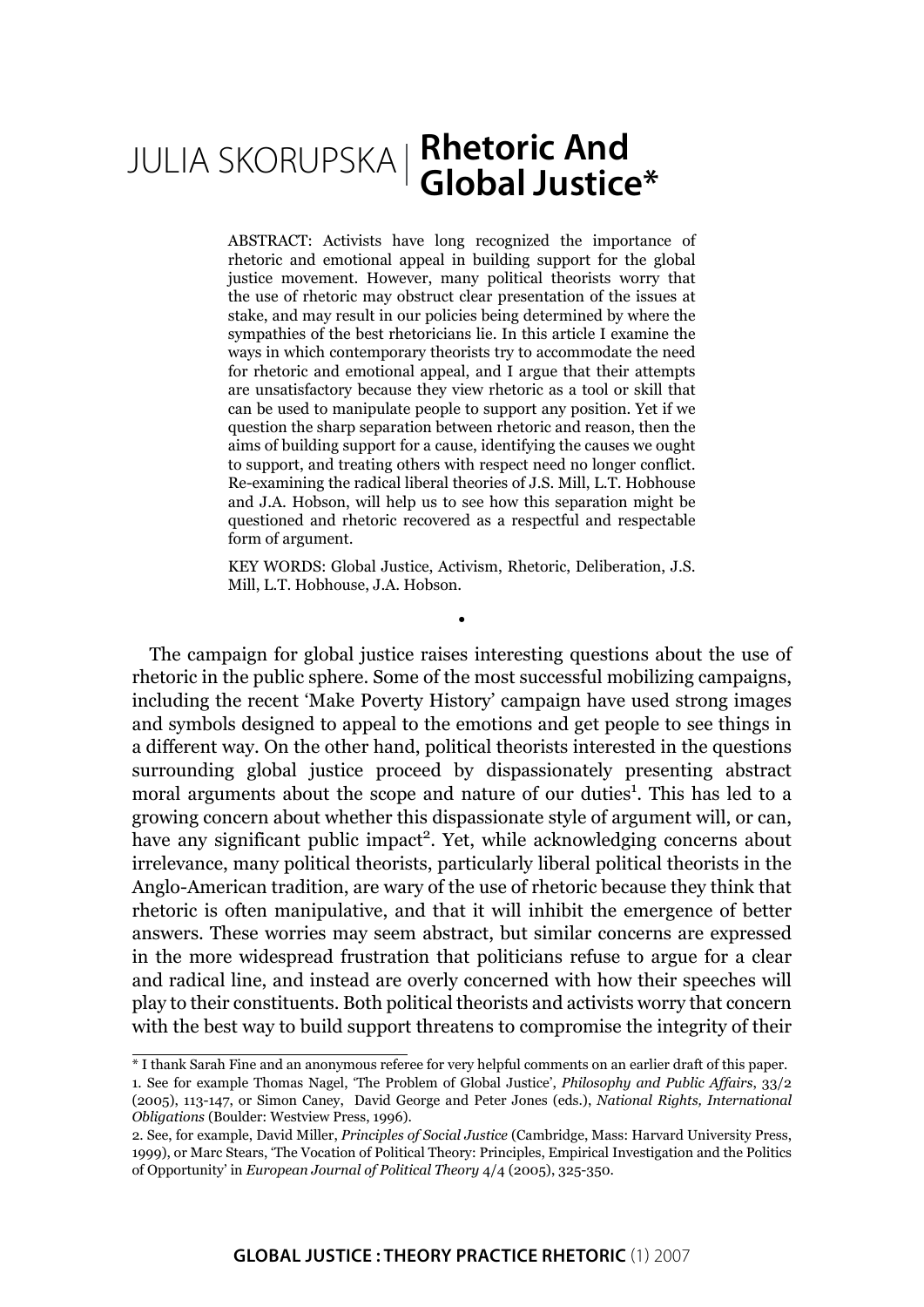movement and the quality of arguments made.

Those committed to the campaign for global justice thus face a dilemma. On the one hand, the problem of global inequality is urgent and many people die each day as a result of inaction. On the other hand, the introduction of rhetoric into debates about global justice may obstruct the clear presentation of the issues at stake, and may result in our policies being determined by where the sympathies of the best rhetoricians lie, and not by who has the better arguments. One response to these worries is to argue that we should eschew the use of rhetoric, accept that our ability to generate mass support for the global justice movement may be limited, and address our arguments to key opinion formers and policy makers. However, this strategy can only ever have a limited success as the preferences and opinions of constituents are, and must be, an important concern of politicians. Another response is to suggest a division of labour: to suggest that while political theorists continue to use abstract reason to try to establish what our obligations are, they should encourage others to popularize their arguments and make them more persuasive in order to build support behind the campaign for global justice<sup>3</sup> . However this response cannot assuage our worries about the embrace of rhetoric; rhetoric remains manipulative and we must still rely on having the best rhetoricians on our side. The dilemma can be resolved only if we deny that embracing the techniques of rhetoric will debase our arguments. Re-examining the radical liberal theories of J.S. Mill, L.T. Hobhouse and J.A. Hobson, will help us to see how this can be done and how rhetoric can be recovered as a respectable and respectful form of argument.

It will be useful to begin by drawing out the contrast between the arguments used by social movements seeking to engage with mass audiences, and the arguments used by political theorists. The 'Make Poverty History' campaign organized around the 2005 meeting of The Group of Eight (G8), offers plenty of examples of interventions and arguments that might be labeled rhetorical. One of the main slogans of this campaign was 'Justice not Charity' and an aim of the campaign was to make people feel that they had an obligation to act to address the problems of the developing world. Many different techniques were used to try to get people to accept this message including techniques addressed primarily to the emotions. For example, large and popular concerts were organized in major cities around the world, where in between the performances, pictures and short films of life in the developing world were shown and the audience was asked to engage in a number of different activities. One particularly effective activity was encouraging the audiences at these concerts to click every three seconds to bring alive the statistic that every three seconds someone in the developing world dies from a preventable disease. Other elements of the 'Make Poverty History' campaign included encouraging people to wear white bands around their wrists to show their solidarity with the movement, and getting people to physically put their name to the goals and aspirations of the movement. The point of each of

<sup>3.</sup> See, for example, Stears (2005), or Michael Walzer, 'Deliberation and What Else?' in Macedo, (ed.), *Deliberative Politics: Essays on Democracy and Disagreement* (New York: Oxford University Press, 1999), 58-69.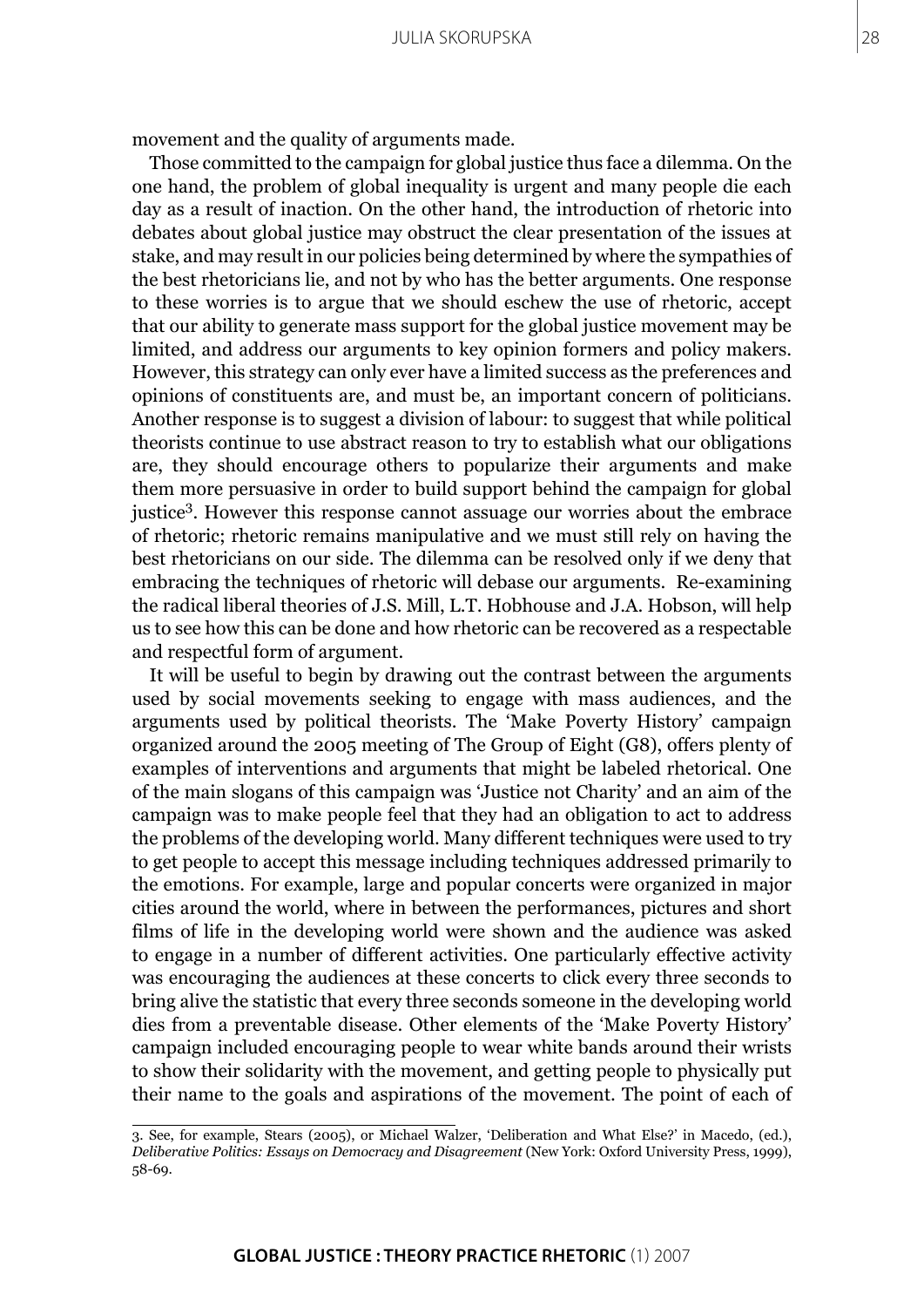these actions seems to have been to 'wake' people up to the problems of global justice, and to get people to feel solidarity with those in other parts of the world. People were not offered new reasons or facts to convince them, but a commitment to action on global justice was a consequence of principles and standards they already accepted. The aim of the 'Make Poverty History' campaign was to make well-known facts more vivid and to make people in the developing world seem closer to us, and thus to make people feel that their suffering could not be ignored. These sorts of arguments can be seen as rhetoric, they are directed to the emotions and the aim is to extend people's sympathies rather than to give them new information or point out inconsistencies in their beliefs.

Rhetoric can be contrasted to a more transparent and sober style of argumentation favored by political theorists, and there is a tradition of distrust of rhetoric among political theorists stretching back to Thomas Hobbes and Jean-Jacques Rousseau.<sup>4</sup> Traditionally political theorists have been wary of rhetoric because they feared that rhetoric would distort the exercise of reason. Many of these worries are still shared today. As we have seen, rhetoric often involves playing on strong emotional responses and we may worry that this poses an obstacle to considered reflection of the issues at stake, and makes us liable to accept arguments that would not stand up to closed inspection. Hobbes, for example, argued that rhetoricians 'do not try to make their discourse correspond to the nature of things, but to the passions of men's hearts. The result is that votes are cast not on the basis of correct reasoning but on emotional impulse.'<sup>5</sup> While playing on and drawing out sympathetic responses to suffering in the developing world may seem admirable, if the result is an unfocused enthusiasm, the result may be more damaging than inaction. Moreover, rhetorical arguments also tap into other emotional responses that we may consider to be less worthy, for example, the rhetoric around the question of immigration often taps into insecurities and fears about marginalization and change. Indeed another reason for being suspicious of rhetoric is that it can be thought of as a skill that can be turned to any purpose: Aristotle argued that a rhetorician is someone who is always able to see what is persuasive  $6$  and that rhetoric is 'the ability to see, in any given case, the available means of persuasion'.<sup>7</sup> Hobbes read this as suggesting that the end of rhetoricians is victory, not truth. More recently Quentin Skinner has embraced Hobbes' metaphor that we can see rhetoric as 'physical force' or 'weapon'.8 Thus political theorists worry that if rhetoric is a weapon that can be used in defense of any position, in arguments laced with rhetoric it is much less likely that correct, reasonable or just arguments will emerge triumphant from the

<sup>4.</sup> See, for example, Thomas Hobbes, *On The Citizen*, Tuck and Silverthorne (eds.) (Cambridge: Cambridge University Press, 1998), chs. X and XII; Thomas Hobbes, *The Elements of Law* (Oxford: Oxford University Press, 1994), ch. XIII; and Jean-Jacques Rousseau, *The Social Contract* (Oxford: Oxford University Press, 1994), Book 4, ch. 1, pp. 134-6.

<sup>5.</sup> Hobbes, *On the Citizen*, ch.10, para.11, p. 122.

<sup>6.</sup> Aristotle, *Topics* (Oxford: Clarendon Press, 1970), VI 12, 149b25.

<sup>7.</sup> Aristotle, *Rhetoric* (New York: Random House, 1954), I.2, 1355b26f.

<sup>8.</sup> See for example Quentin Skinner, *Reason and Rhetoric in the Philosophy of Hobbes* (Cambridge: Cambridge University Press, 1996), p. 269; or Quentin Skinner, *Visions of Politics*, (Cambridge: Cambridge University Press, 2002), Vol. 1, p. 177.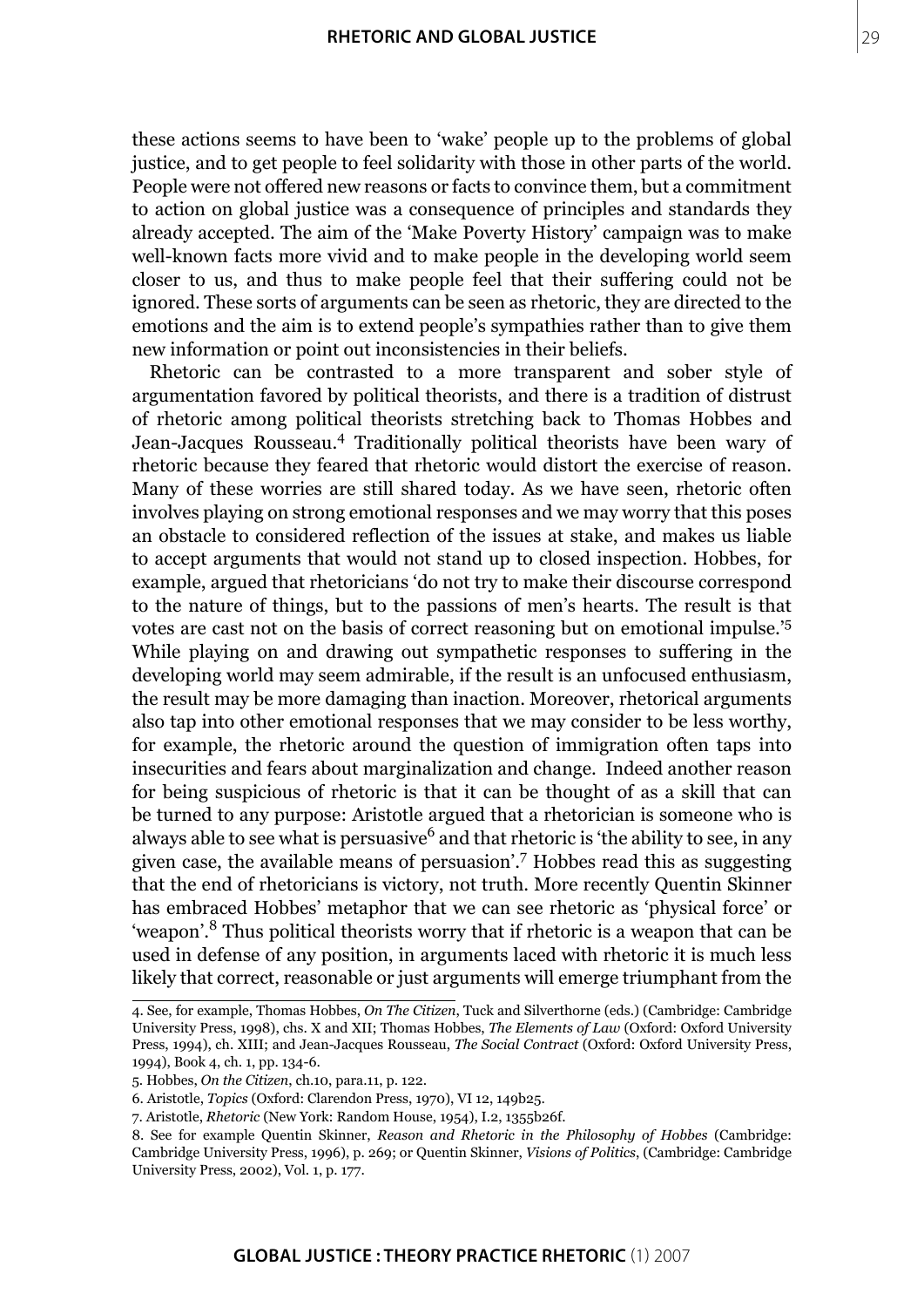exchange. These worries were eloquently expressed by Mill who turned down the invitation to join a debating society, writing:

I would gladly give any aid in my power towards improving their opinions; but I have no fear that any opinions they have will not be sufficiently well expressed; nor in any way should I be disposed to give any assistance in sharpening weapons when I do not know in what cause they will be used.<sup>9</sup>

The growing concern with legitimacy, transparency and reciprocity, and the insistence that our political actions should be such that they could be reasonably justified to all, gives contemporary political theorists another reason for worrying about rhetoric's manipulative force. If the rhetorician can persuade her audience to accept whatever argument she wants them to, then the audience does not have the opportunity to freely endorse or reject these arguments<sup>10</sup>. Sometimes after hearing a rousing speech that at the time we found convincing, we reflect and realize that the argument cannot stand closer examination, and we are left feeling duped. The use of rhetoric can also be seen as a breach of reciprocity, the commitment to offering reasons to fellow citizens that they might reasonably accept. John Rawls argued that respect for the freedom and equality of fellow citizens requires that we use 'public reason' to engage with one another on fundamental political questions; 'we should propose terms of cooperation that they could accept as reasonable.'<sup>11</sup> The expert rhetorician who sees immediately what is persuasive and can build support behind any cause thereby fails to fulfill the criterion of reciprocity and fails to show adequate respect for her fellow citizens.

However, urgent injustices like the problems of global inequality pose great difficulties to this insistence that we should address each other using only public reason. Involvement in these real world social struggles brings home the fact that the dispassionate presentation of abstract moral arguments often has little effect in public debates, and the urgency of these problems is likely to make the insistence that we refrain from using the most effective techniques seem questionable.

One response to the suggestion that dispassionate argument is unlikely to have much effect in public debate, is to conclude that the broader public is not the right audience for political theorists to address, and that instead they should concentrate their efforts on trying to persuade key actors in the policy formation process. Bernard Williams argues that contemporary works of political theory seem to address themselves 'to the attention of someone who has *power*, who could enact what a writer urges on him.'12 A common reaction of political theorists who feel that political theory has become excessively abstract is to devote some of

<sup>9.</sup> J.S. Mill, 'Mill to the Secretary of the Neophyte Writers' Society, April 23, 1854', *Collected Works* (Toronto: University of Toronto Press, 1969), XIV, p.205.

<sup>10.</sup> See, for example, Simone Chambers, *Reasonable Democracy: Jürgen Habermas and the Politics of Discourse* (Ithaca and London: Cornell University Press, 1996), pp. 151-152; or John Dryzeck, *Deliberative Democracy and Beyond* (Oxford: Oxford University Press, 2000), pp. 69-70.

<sup>11.</sup> John Rawls, 'The Idea of Public Reason Revisited', in *Political Liberalism* expanded edition (New York: Columbia University Press, 2005), p. 446.

<sup>12.</sup> Bernard Williams, 'The Liberalism of Fear', in Geoffrey Hawthorn (ed.), *In the Beginning Was the Deed*, (Princeton: Princeton University Press, 2005), 52-61, p. 57.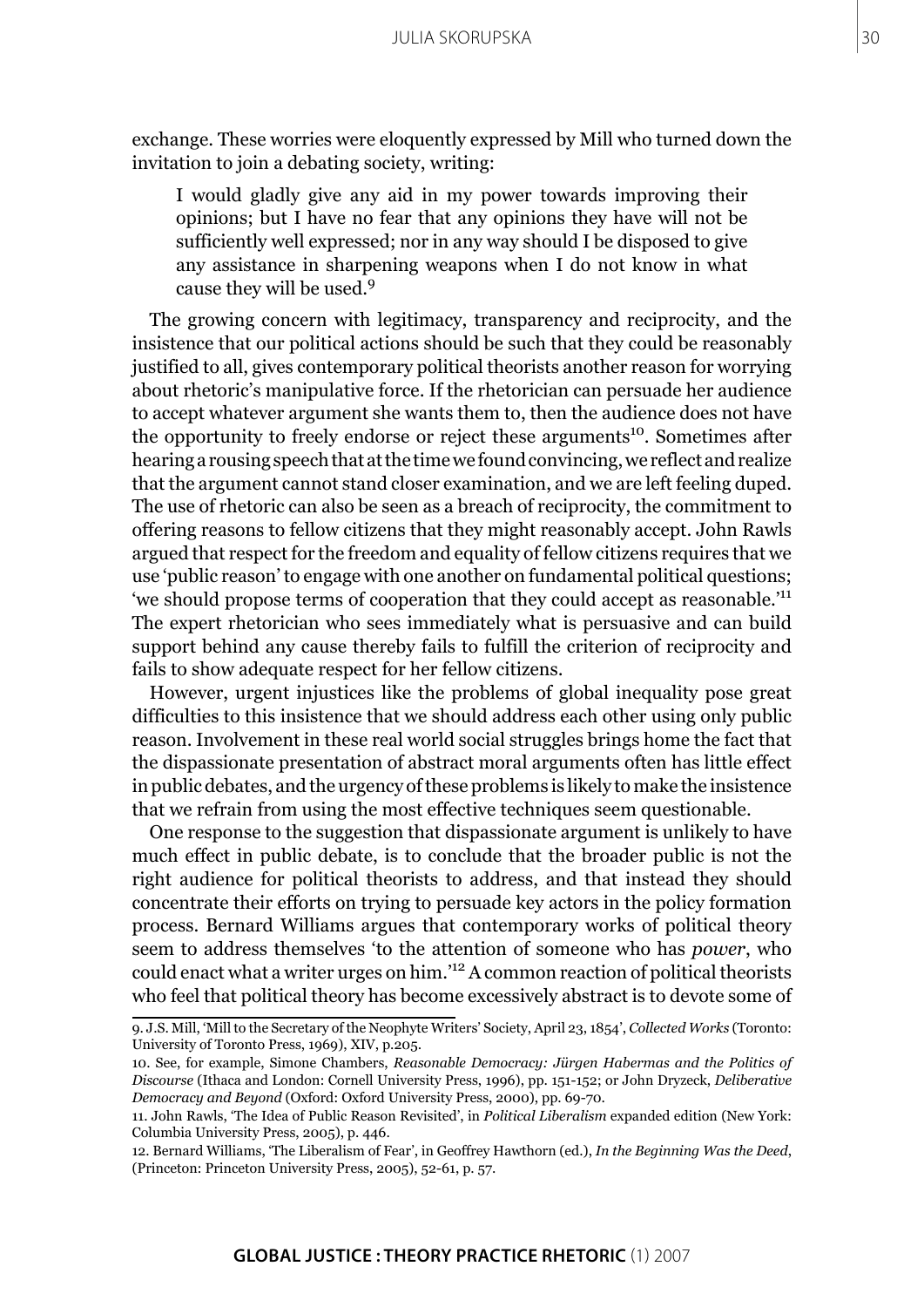their time to writing for and talking to think tanks and politicians.13 However, this response may not be effective. First, it is subject to many of the same worries as were expressed about the use of rhetoric. If political theorists address politicians and think tanks in the hope that they will enact their favored policies, rather than trying to win widespread support for these policies, they will struggle to live up to the ideals of transparency and reciprocity, and their ideas will be insulated from the insights that might come from engaging with a broader audience. Second, as Williams points out, while abstract arguments may be more effective in the context of a seminar or policy consultation document than in the context of a political rally or televised debate, the opinions and beliefs of the general public place real political constraints on the actions of politicians and policy makers. In particular, they need to think about how to remain empowered and so to think about how they will get votes.14 This suggests that if we cannot build broad support behind the global justice movement, attempts to pressure politicians into enacting our favoured policies will only have a limited effect.

Another response is to accept that if we are to have any real political impact we need to take seriously the task of winning support for our cause, and thus to try to find space for rhetoric within the framework of a commitment to looking for mutually acceptable policies. Recently many political theorists have observed that successful campaigns for social justice, for example the civil rights movement, tend to use tactics other than the dispassionate presentation of moral argument<sup>15</sup>, and theorists have consequently looked for ways to relax the conditions that that we place on interactions in the public sphere without undermining the ideals of transparency and reciprocity. For example, in 'The Idea of Public Reason Revisited', Rawls suggested that it is acceptable to introduce comprehensive doctrines doctrines that include what is of substantial value in human life, for example, religion - to public political discussion provided that 'in due course proper political reasons...are presented that are sufficient to support whatever the comprehensive doctrines introduced are said to support'.16 In *Deliberative Democracy and Beyond*, John Dryzeck made a similar suggestion, arguing that that the use of rhetoric is acceptable so long as in the end these arguments are 'answerable to reason'.17 However, while these modifications do relax the conditions on the sorts of arguments that can be used in the public sphere, it is not clear that they will help us to resolve the problem of motivating people to support the campaign for global justice as it is not clear the sorts of arguments made by the 'Make Poverty History' campaign would fulfill this proviso. One way of interpreting the Rawlsian

<sup>13.</sup> An illustrative example is the connection between political theorists and the British think-tank the Institute for Public Policy Research (ippr), a think tank that has close links with the Labour government. Many political theorists, such Peter Singer and David Miller, have contributed to seminars organized by the ippr and have contributed to their publications.

<sup>14.</sup> Williams (2005), p. 58.

<sup>15.</sup> See, for example, Dryzek (2000), p. 53; Amy Gutmann and Dennis Thompson, *Democracy and Disagreement*, (Cambridge, Massachusetts and London: The Belknap Press of Harvard University Press, 1996), pp.135-36; Medearis (2005); or Rawls, *Political Liberalism*, p. 251.

<sup>16.</sup> Rawls, 'The Idea of Public Reason Revisited', p. 462.

<sup>17.</sup> Dryzeck (2000), p. 54, and see also p. 71.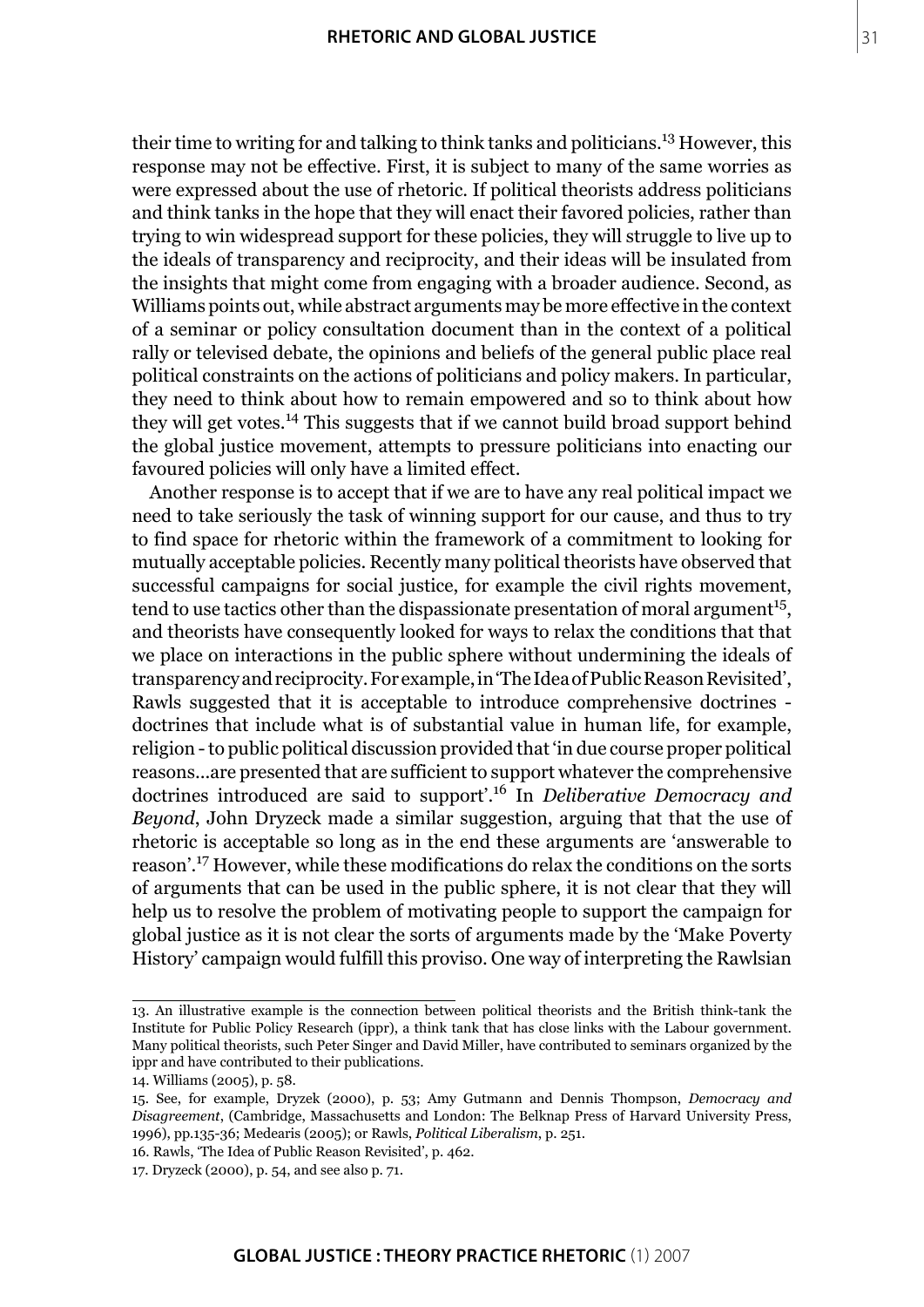proviso is to read it as stipulating that rhetorical arguments are only acceptable if they could be replaced by arguments in public reason without loosing any of their force. Dryzeck argues that it is important we allow people to use rhetoric because some people find it very hard to express their point in reasoned terms. Thus he argues, that to prevent exclusion we should admit the use of rhetoric so long as the same point could be expressed in reasoned argument, and reason remains sovereign. However, if the Rawlsian proviso is read in this way, then it cannot resolve the dilemma that is posed by the difficulties of motivating people to support the campaign for global justice. Movements like 'Make Poverty History' use rhetoric not because they lack the skills to make reasoned arguments, but because they think that this is the best way to reach people, that people are unlikely to be persuaded to commit to the movement if they restrict themselves to the dispassionate presentation of reasoned arguments. Thus their use of rhetoric could not be replaced by arguments phrased in public reason. As John Medearis argues with reference to tactics used by the civil rights movement, rephrasing the arguments in the language of public reason would mean that they 'would not have had the desired impact on the chosen audience'.<sup>18</sup>

Yet it is not clear that this is the correct way to interpret the Rawlsian proviso. In his earlier work on Public Reason, Rawls suggested that the use of techniques of argument other than public reason may be necessary for 'a well-ordered society to come about in which public discussion consists mainly in the appeal to political values'.19 And in 'The Idea of Public Reason Revisited', he argued that the Abolitionists and those in the Civil Rights Movement fulfill the proviso because their doctrines 'supported basic constitutional values'.20 This suggests that the best interpretation of the proviso is that it is acceptable to use rhetoric to build support for your doctrine so long as the content of your doctrine is such that reasonable people ought to support it. Thus we might read Rawls as arguing, as Marc Stears has more recently, that as well as using reason to identify basic principles, or political values, we must also think about 'the means by which those principles can be brought about<sup> $21$ </sup>; that thought needs to be given to how we might 'reshape' citizens' intuitions and motivate them to support struggles for justice.22 The virtue of this response is that it seems more likely to provide effective solutions to the problems of motivation than the strategy of trying to influence politicians. The problem is that while the proviso ensures that there are good reasons to support the doctrine that is being argued for, it does not ensure that citizens are persuaded to support it on the basis of free and informed reason, and thus it fails to avoid the charge that the use of rhetoric is manipulative. Rawls insisted that the exercise of power is proper only when 'we sincerely believe that the reasons we offer for our political actions may reasonably be accepted by others as a justification for this action'.23 Yet if the distinction between rhetoric and

<sup>18.</sup> Medearis (2005), p. 63.

<sup>19.</sup> Rawls, *Political Liberalism*, p. 251.

<sup>20.</sup> Rawls, 'The Idea of Public Reason Revisited', p. 464.

<sup>21.</sup> Stears (2005), p. 347.

<sup>22.</sup> Marc Stears, 'Beyond the Logic of Liberalism' *Journal of Political Ideologies* 6/2 (2001), 215-230, p. 222.

<sup>23.</sup> Rawls, *Political Liberalism*, p. xliv.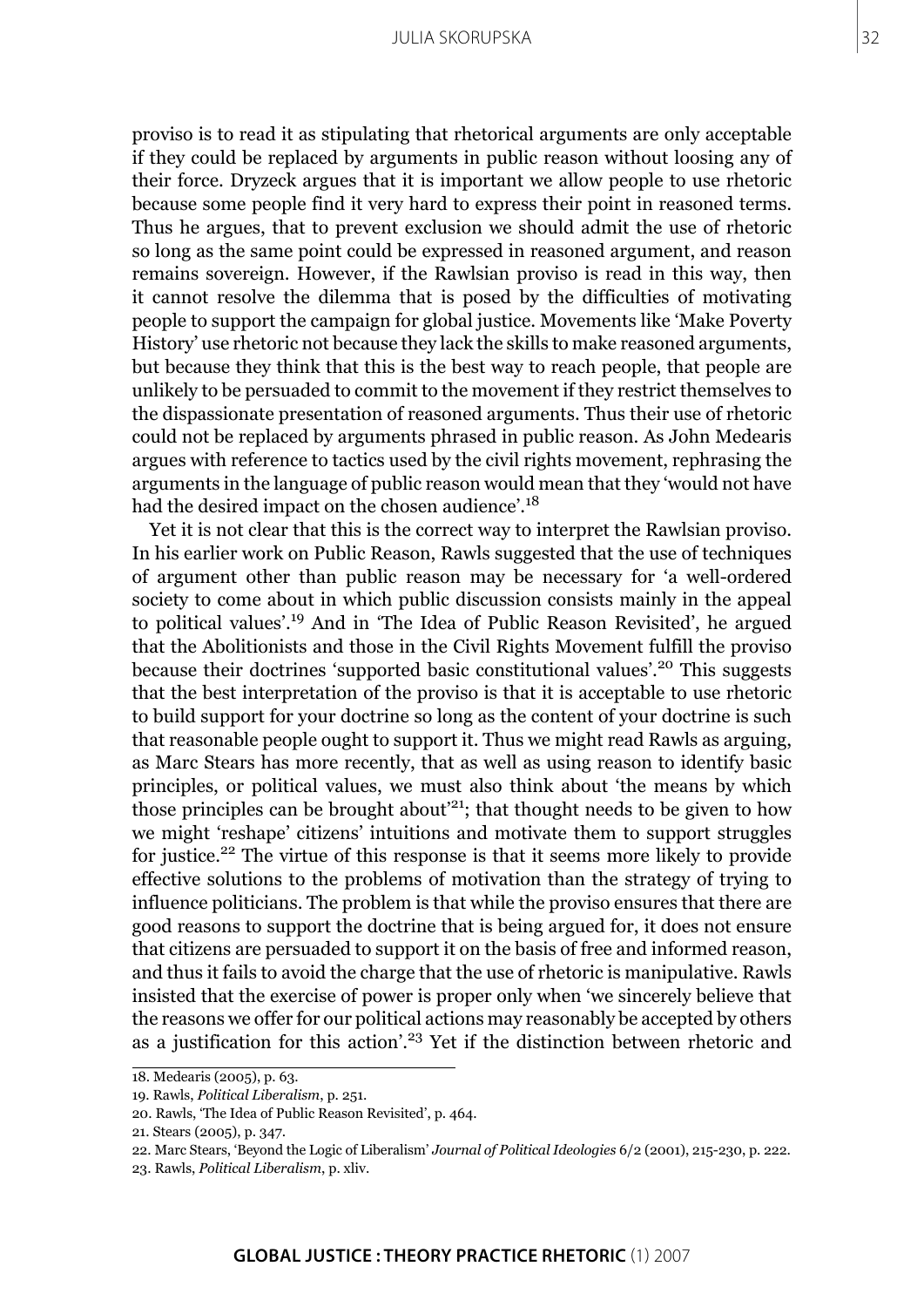reason is maintained, and people can be convinced only when we use rhetorical rather than reasoned arguments, then the basis on which people are brought to support our actions is not one that they could reasonably accept. Thus the criterion of reciprocity is not fulfilled, and people do not have the opportunity to freely endorse or reject the doctrine in question. The proviso ensures that rhetoric is used only in support of a cause that is right, but it does nothing to undermine the view that rhetoric is a tool that can be used to effectively persuade people to support any cause. Furthermore, the assumption that our reasons for endorsing a doctrine are sufficient and that we are warranted in gaining the support through rhetoric, narrows the space for a broad and reasoned public discussion about what justice requires. This will weaken the ideal of collective self-government and may result in the loss of interesting insights that would have emerged had we engaged in a broader and more substantive debate.

Therefore the dilemma with which we began remains unanswered. If we restrict ourselves to arguments that we think could be reasonably accepted by our interlocutor and deny ourselves the tools of rhetoric, then it is unlikely that we will have much success in motivating support for change. On the other hand, if we do start to think about how to motivate people to enact or campaign for our policy preferences, we risk compromising many of the liberal values that inspired our commitment to social reform in the first place. At the heart of this dilemma lies the claim that the sorts of arguments that are necessary to motivate us are arguments that can be used in support of any cause: that 'the function of political arguments is more that of advertising, or "weapons" that circumvent the use of physical force, than that of assertions one could interpret as providing support for "true" theories'.24 If we accept this claim, then we must accept that motivating people to act will always come at the cost of reasoning with them.

However, I think that this claim that rhetoric is a skill rather than a mode of reasoning can be rejected. While sometimes reflection on an emotionally charged speech leaves us with a sense that we have been manipulated, sometimes, even after reflection, we feel that we have learnt something, and have a more sensible appreciation of what is significant. Indeed, many would insist that getting people to enact statistics about poverty in the developing world gives them a better and truer understanding. This conviction that sometimes rhetorical arguments are good arguments can be elaborated by drawing on the work of Mill, Hobhouse, and Hobson: liberals much more actively involved in campaigns for social reform than contemporary political theorists, and liberals who did not share the contemporary suspicion of rhetoric. Because of their involvement in practical politics all of these writers were concerned with what makes arguments successful, and all were skeptical of the power of the dispassionate presentation of abstract moral argument to generate support. For example, Hobhouse insisted:

Great changes are not caused by ideas alone; but they are not effected without ideas. The passions of men must be aroused if the frost of

<sup>24.</sup> W. Becker, *Die Freiheit, die wir meinen: Entscheidung fur die liberale Demokratie* (Munich: Piper, 1982), p. 101.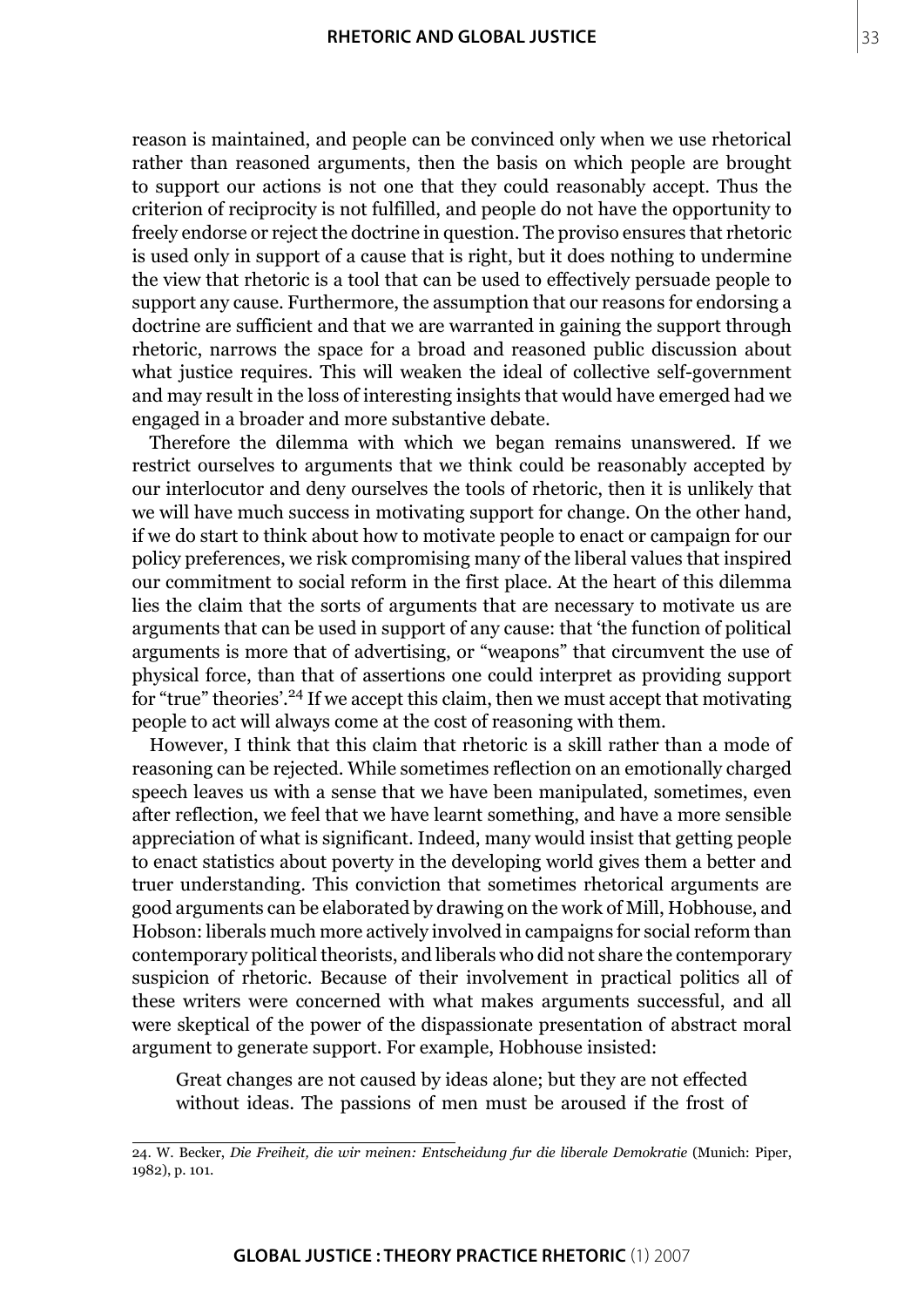custom is to be broken or the chains of authority burst; but passion of itself is blind and its world chaotic.<sup>25</sup>

Yet these thinkers rejected Stears' suggestion that we should separate the task of thinking about what basic principles should be endorsed and the task of persuading people to adopt them. Unlike contemporary political theorists, they addressed their writing to large audiences and were not averse to rhetorical flourish. Indeed they insisted that philosophy should not remain abstract and disengaged, but instead should be informed by consideration of what sorts of argument are likely to motivate - consideration of 'the practical demands of human feeling'.<sup>26</sup> They argued that the best answers would have a strong emotional and rhetorical appeal.27 Therefore, while they accepted that rhetoric was an indispensable element of persuasive argument, they maintained that rhetorical arguments were good arguments and there was no need for a division of labour between political theorists and expert rhetoricians. Rhetorical arguments not only motivated people but also gave them reason to act.

Mill, Hobhouse and Hobson's argument that rhetorical argument is a respectable and respectful mode of reasoning has two stages. First, they argued that often we could not give people reason to support campaigns for social justice by appealing only to arguments they already accepted. Like Stears, they insisted that the role of the political theorist was in many cases to get people to revise and extend their intuitions and commitments, and they suggested that the best way to do this might be through the use of rhetoric. Second, they suggested that people could not be persuaded to take on any commitments, and that when they were exposed to many different arguments, they were most likely to be persuaded by the more persuasive. Often we cannot give people reasons to support a campaign for justice through appeal only to principles they already accept. This claim stems from the view that our principles and judgments could be faulted for being incomplete as well as for being inconsistent. Thus, for example, Mill argued that Bentham lacked self-consciousness and this meant that he could not access the 'cheerful and mournful wisdom' that the experiences of a self-conscious man give rise to. If he had shared in the experiences of self-consciousness of Wordsworth, Byron, Goethe and Chateaubriand the change in his outlook would have been fundamental, affecting all his views. $28$  A parallel in the case of global justice would be to suggest that many people do not already accept commitments and values that would lead them to accept that they have obligations of justice to do more about global inequality; that in reflective equilibrium, they would still maintain that spending on luxury items for themselves is acceptable. Given that people could be mistaken because their views were too narrow or inconsistent, Mill maintained that the role of the political theorist was to seek to make peoples' views both more complete as well as more correct. Therefore, part of this role was

<sup>25.</sup> L.T. Hobhouse, *Liberalism* (London: Williams and Norgate, 1911), p.50.

<sup>26.</sup> Ibid., p. 50.

<sup>27.</sup> Ibid., p. 250.

<sup>28.</sup> Ibid., pp. 92-93.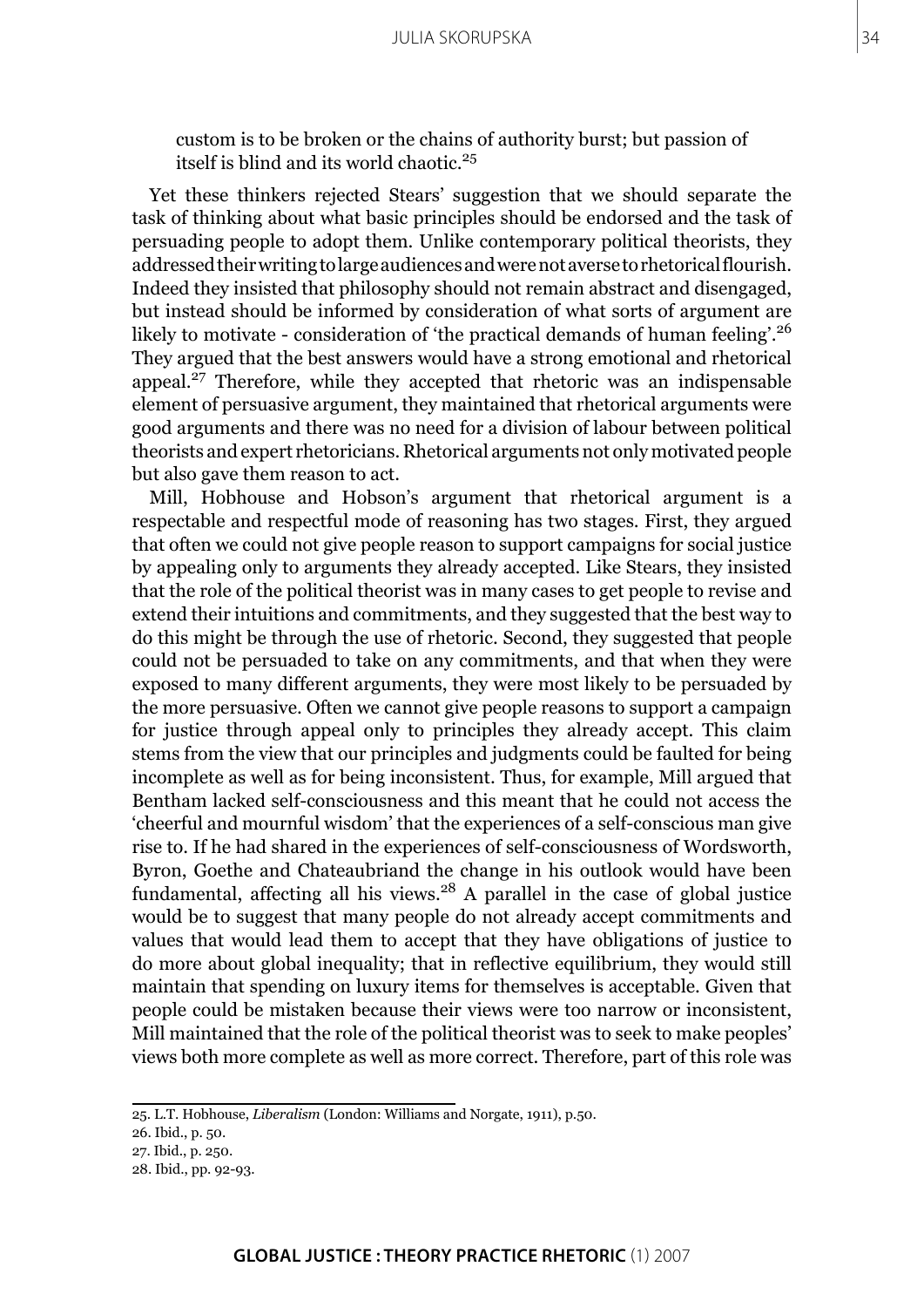to make people alive to aspects of their experience that previously they had been unaware of. In this task, rhetoric and emotional appeal were indispensable.

Indeed, one of the main argumentative techniques used by Mill, Hobhouse and Hobson was to offer persuasive re-descriptions that would suggest a radically new way of viewing our behavior or commitments and shatter our previous understanding. For example, in *The Subjection of Women*, Mill suggested that rather than chivalrously supporting dependent women, men stunt their development to produce willing slaves.<sup>29</sup> Thus instead of asking what the most coherent account of principles that lie behind our practices and commitments might be, the attempt is made to offer such a convincing insight into why and how we might approach the situation in a different fashion, that our previously settled outlook dissolves and a different view can be elaborated. Examples of these sorts of attempts to make people feel the import of new commitments can also be found in moral education. When confronted with an egotistic child, we try to make them consider others by painting a vivid image of their distress, and we hope that these descriptions will extend the child's sympathies and give her reason to care about her effect on others. Indeed, we can also see the techniques employed in the 'Make Poverty History' campaign as an attempt to shatter complacency by making us alive to the reality and import of suffering in the developing world.

However, while we may accept that rhetoric can make people feel new commitments and see things in different ways, we might wonder whether we have any guarantee that rhetoric will lead us to accept the right commitments or see things the right way. Mill, Hobhouse and Hobson were confident that better answers were more likely to be accepted because they thought that we were most likely to be persuaded by answers that made best sense of the world, and that in a broad enough conversation the most subtle and sophisticated answers would do best. Not all rhetorical arguments succeed. To persuade someone to see something differently, an appealing re-description has to be offered: a description that resonates or connects with us. One way to do this is to draw on, and reinterpret, convictions and beliefs that may fit uneasily with our current view. Another, is to draw out latent dispositions to respond in a certain way. In *The Subjection of Women*, Mill drew on the desire to be modern and exploited the tension between a modern commitment to undermining ascriptive identities and the insistence that women were born to fulfill a different role.30 The 'Make Poverty History' campaign sought to draw on our susceptibility to be moved by images of suffering. Thus not all re-descriptions have equal chances of success, and within any given context some things are much easier to argue for than others.

Yet why should we think that those descriptions that resonate with us are more

<sup>29.</sup> J.S. Mill, 'The Subjection of Women' in Alan Ryan (ed.), Mill, (London: W. W. Norton and Company, 1997), p.144. One of the most prominent arguments in the nineteenth century against giving women the vote, was that in order to give space for the fragile feminine virtues to develop, women needed to be protected from the 'rough and tumble' of party politics and provided a purer environment in which the virtues of charm, care and insight could flourish. These arguments can be found in many anti-suffrage pamphlets including Janus, 'Why Women Cannot be turned into men' (Edinburgh and London: William Blackwood and Sons, 1872), and Beatrice Webb, Letter to Millicent Fawcett' in Women's Suffrage Record, November 1906. 30. Mill, *The Subjection of Women*, p. 145.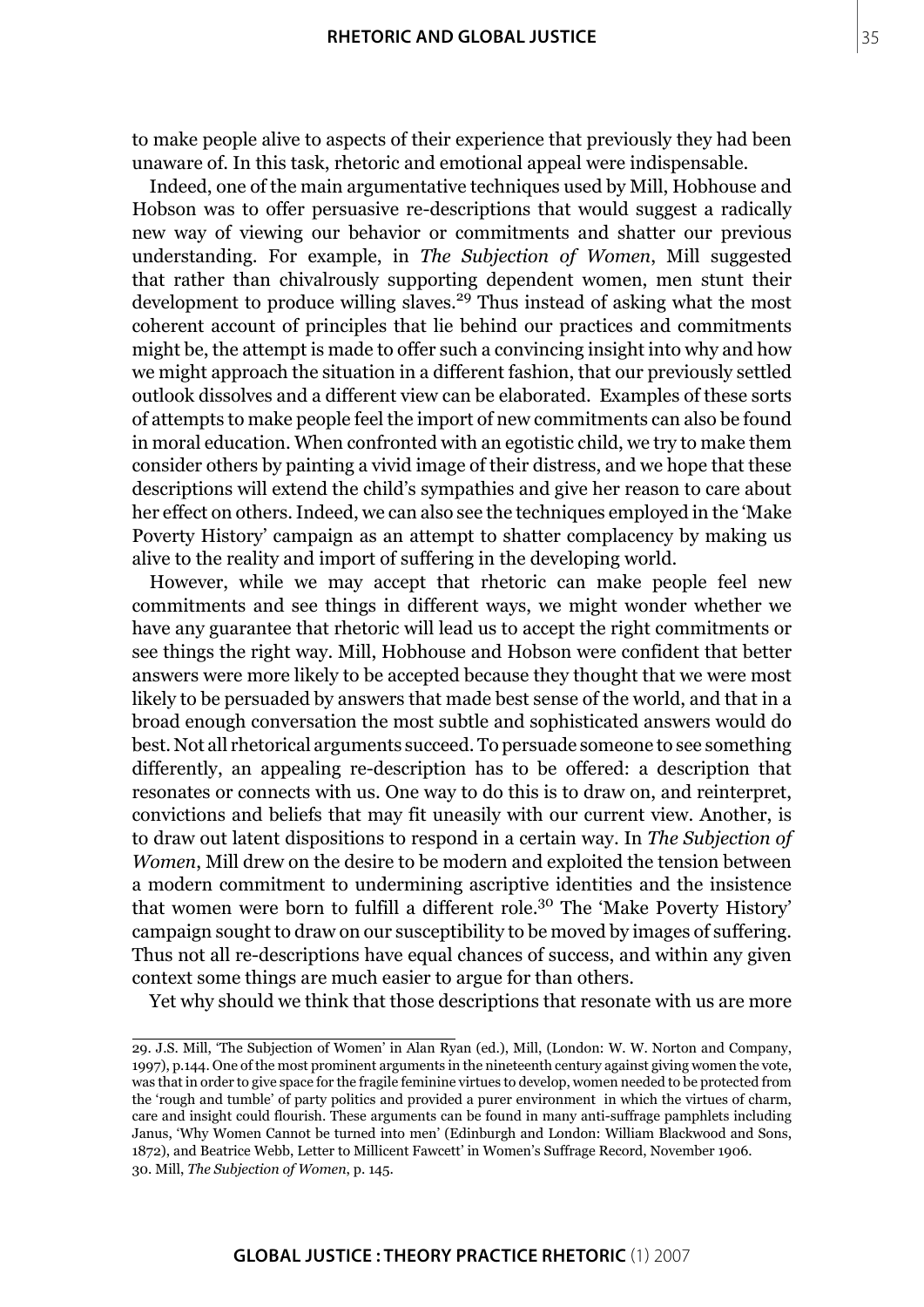## julia skorupska 36

likely to be correct? One response is to claim that the standard of correctness simply is how well a view makes sense of our experience, and thus we are most likely to be persuaded by those views that are more persuasive. The problem with such a response is that it does not have the resources to explain why people are sometimes persuaded by rhetorical argument to embrace extreme and implausible positions. A more credible position is that those descriptions and convictions that continue to resonate with us after reflection, inspection, and comparison with other descriptions, are likely to be correct. Both Hobson and Hobhouse suggest that while subtle and sophisticated positions may lack the immediate appeal of 'stimulating and explosive "myths"'31, their appeal will be more resilient and enduring. Thus Hobhouse writes:

The advice seems cold to fiery spirits, but they may come to learn that the vision of justice in the wholeness of her beauty kindles a passion that may not flare up into moments of dramatic scintillation, but burns with the enduring glow of central heat.<sup>32</sup>

Hobson and Hobhouse suggest that where people do not reflect on their commitments and consider alternative interpretations of their experience, they may be convinced by 'stimulating and explosive "myths"' that draw on emotions or experience previously unawakened. But if they can be encouraged to reflect on these myths and are presented with a more complex view that combines insight from their previous view and the new one, a 'sense of artificial dupery and doping' will spoil the efficacy of these 'bright visions'.<sup>33</sup>

Moreover, Hobson and Hobhouse both argued that political involvement and commitment to a social movement struggling for justice were likely to stimulate precisely this sort of reflection and confrontation with new ideas. They believed that the exigencies of politics would force people to engage with and seek to understand the views of their opponents, and would thereby encourage them to develop theories that drew on the insights of as many other different views as possible. Hobhouse insisted that:

To be effective men must act together, and to act together they must have a common understanding and a common object. When it comes to be a question of any far-reaching change, they must not merely conceive their own immediate end with clearness. They must convert others, they must show that their object is possible, that it is compatible with existing institutions, or at any rate with some workable form of social life. They are, in fact, driven on by the requirements of their position to the elaboration of ideas, and in the end to some sort of social philosophy.<sup>34</sup>

The need to build support would make us listen to those to whom we tried to

<sup>31.</sup> Hobson, *Free Thought in the Social Sciences* (London: George Allen and Unwin Ltd, 1926) p. 248.

<sup>32.</sup> Hobhouse (1911), p. 250.

<sup>33.</sup> Hobson (1926), p. 248.

<sup>34.</sup> Hobhouse (1911), p. 50.